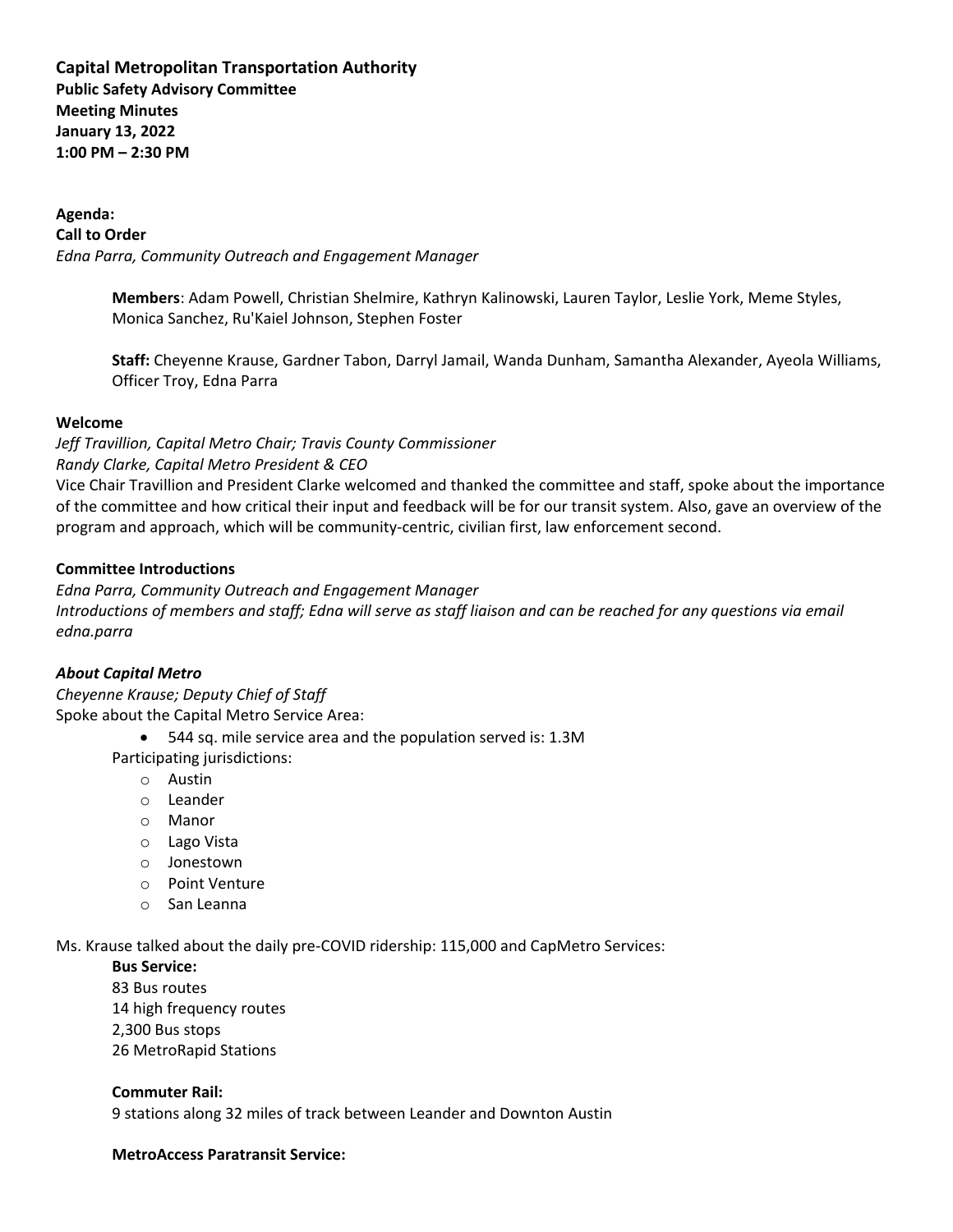213 vehicles 7,231 registered customers served

# **Pickup Service:**

11 Zones providing on-demand point to point transit within each zone

# **MetroBike & MetroRideShare**

# **Freight Rail:**

162 miles between Giddings and Llano

In addition, the committee was brief on Project Connect, partnerships with contracted service providers, and regulating administrations.

Foster: What were pre-Covid ridership numbers, and have we seen them bounce back? Krause: No, numbers have not increased; us, like most agencies nationwide, have not rebounded back to pre-Covid yet. We post ridership statistics for the past month at:

Foster: Are we carrying hazardous materials on that freight line? Jamail: We do not carry any hazardous materials and we host our freight line, so they operate freight in our system

Powell: How does Project Connect to this committee and how much will they play a role in this conversation? Krause: This will be important; a lot of the policies will have to apply to the systems that we apply in the future – both for infrastructure and policy.

Gardner: Several factors in building a police department – population, transit-oriented development, and technology; these will all be factored into what we need for the department.

# **Public Safety Program Overview**

*Gardner Tabon, EVP & Chief Safety Officer Darryl Jamail, Sr. Director of Public safety & Emergency Management*

# **Previous Public Safety Model**

- Agreement with Austin Police Department for part-time, off-duty APD officers to act as CapMetro security
- Police officers were only public safety presence in system and police are not always appropriate for every type of emergency call
	- o Top 5 Emergency Call Currently:
		- General request for assistance
		- Loitering
		- Misc.: No mask or mask related
		- Disturbance verbal or physical
		- Check welfare

Mr. Tabon continued to give the overview of the three-pronged approach and Mr. Jamail went into each prong in more detail:

# **Public Safety Ambassadors**

- The primary interface with our customers (proactive)
- Prepared to identify all public safety issues or policy violations and respond with a customer servicecentered approach
	- Connecting people with intervention specialists or contacting first responders if needed
- Identify safety improvements to infrastructure (I.e., trip hazards)

# **Community Intervention Specialists**

• Focus on impacts to the system caused by mental health, substance abuse, and people experiencing homelessness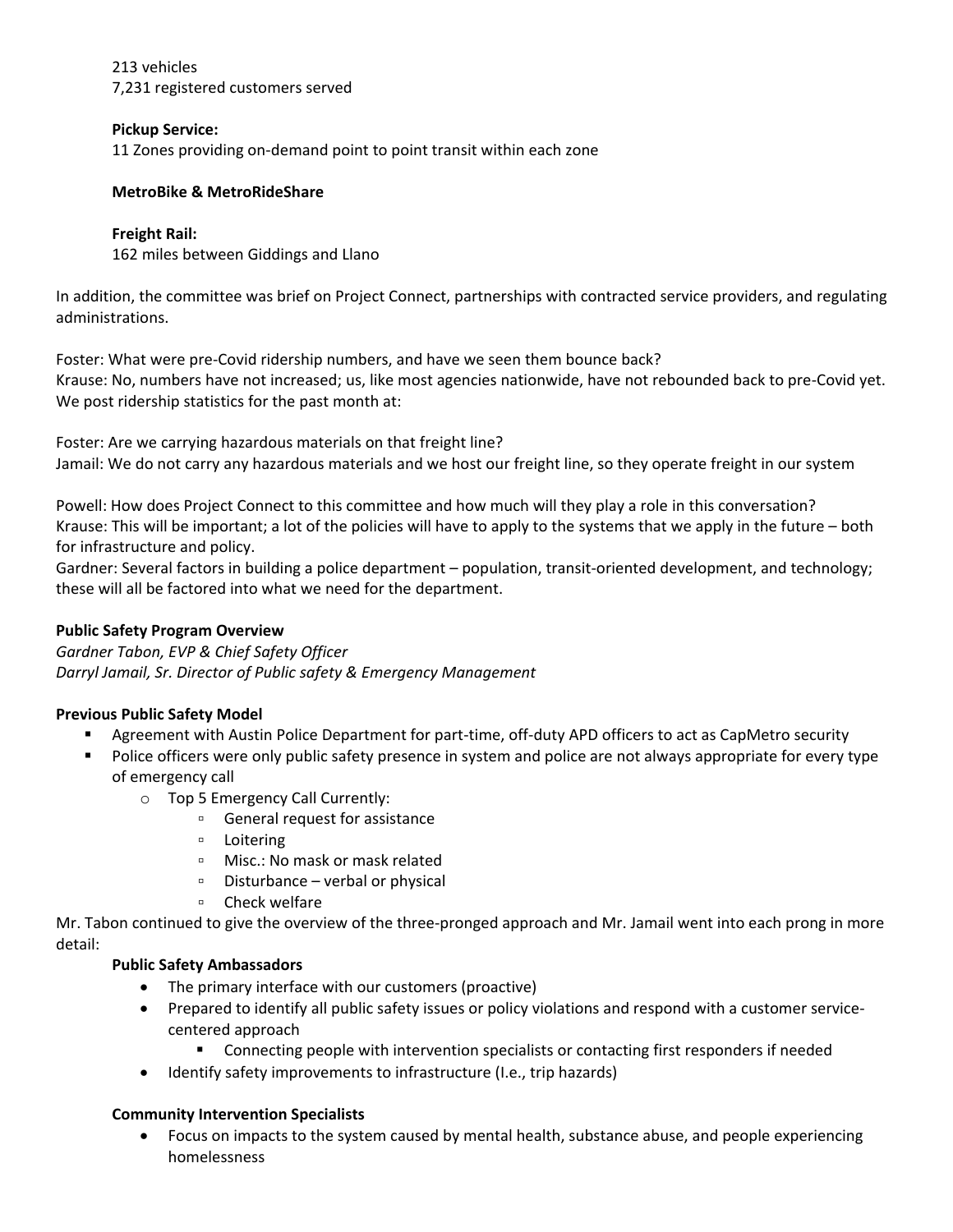- Equipped with social service skills and training
- Respond as needed to station stops and vehicles
- Assist with training other staff and operators (I.e., Mental Health First Aid)

#### **Transit Police**

- The public safety response that will be used after public safety ambassadors and/or intervention specialists
	- Dispatched as needed for specific escalated or emergency public safety situations
- Equipped with ongoing, transit-specific public safety training and social service skills.
- Involved in ongoing, transit-specific public safety drills
- Primary resources for anti-terrorism measures on the system
- Will work in partnership with other jurisdictions for certain functions (I.e, special events)

# **TCOLE Requirements for New Police Departments**

*Texas Commission on Law Enforcement:* Texas Agency responsible for establishing licensing requirements, monitoring reporting required by the state and certifying creation of new law enforcement agencies.

# **He continued with the Texas Commission on law Enforcement (TCOLE) requirements that include the documentation for the need of a police department, funding sources that need to be identified, polices that need be adopted, and many more.**

York: on the specialist and ambassadors will they be out at the same time as the buses are in service Jamail: Yes, the goal would be to have them 24/7; as we hire people, we will see where they are most needed and staff methodically

York: On the police, what criteria will be used when you hire them?

That is still under development; police have already been commissioned since we do not have a commission, but we are sure what that looks like yet.

Foster: training standards; are we thinking about having a medical aspect as well?

Tabon: we have not explored all options yet; we will have all of those options once we hire a police chief

Sanchez: would like to see de-escalation practices and

Jamail: It is an industry standard that department have de-escalation practices; ambassadors currently have that and they will be required to have anti-bias training.

Peer Standards:

# **Police Chief Characteristics**

*Gardner Tabon* 

# **Summary of Community Feedback on Leadership**

- Personality & Leadership Style
	- o Transparent & accountable
	- o Leads by example
	- o Thinks outside of the box; willing to change & be progressive
	- o Community engagement driven
	- o Truthful/Honest/Person of Integrity
	- o Culturally competent and understands social and cultural biases and inequities
	- o Critical thinker
- **Professional Experience** 
	- o Experience with transit/mobility systems
	- o Administratively sound
	- o Build up organization/teams
	- o Sees value in training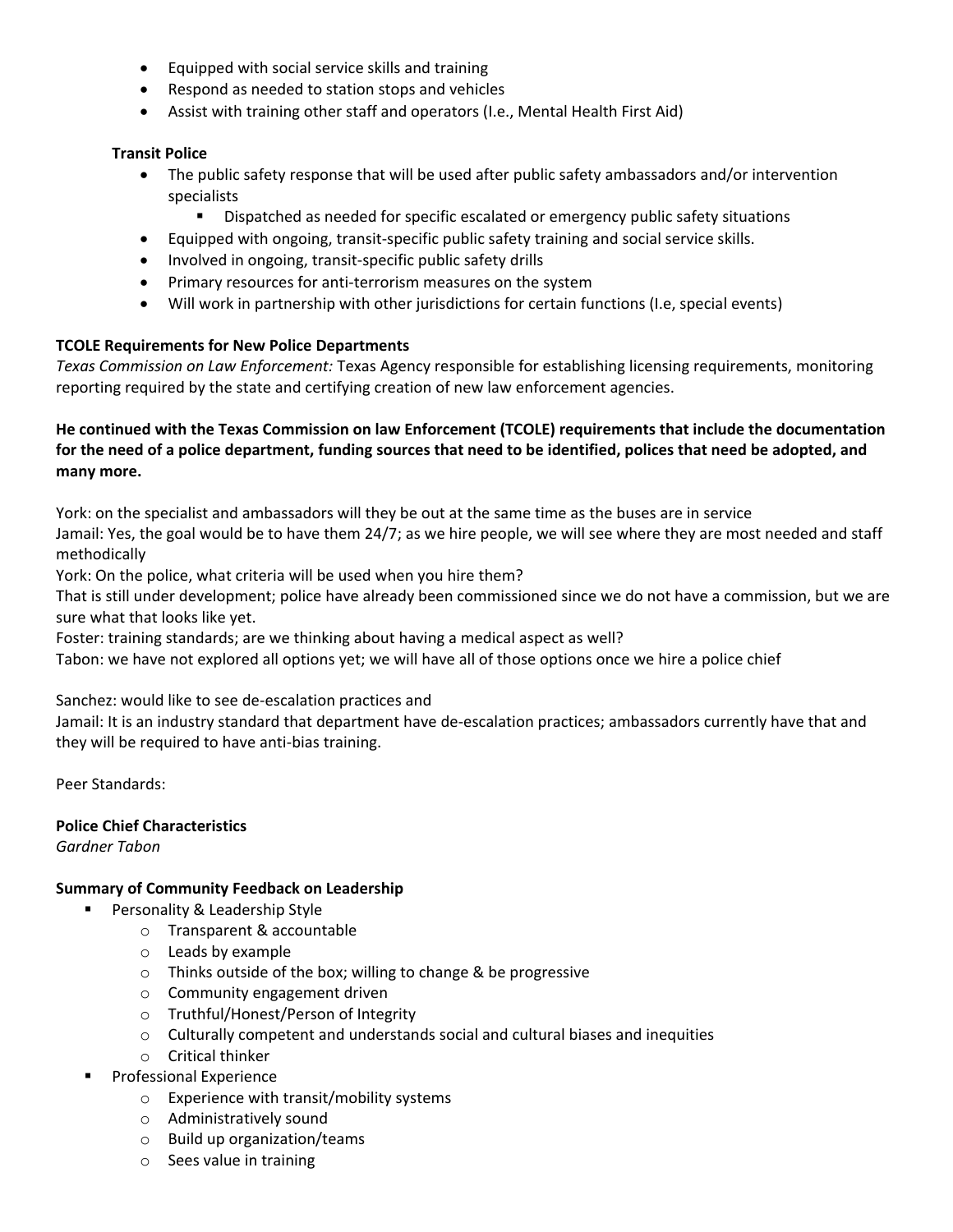- o Understand the cultural environment of Austin
- o Collaborative, strategic
- o Understands roles and responsibilities
- o A servant leader

# **Transit Police Leadership Timeline**

- Community discussion of characteristics & peer agency research Sept. Jan 2022
- Job posting finalized & recruitment begins Jan. 2022
- Hiring transit police leadership Spring 2022

Styles: Do you have any candidates right now for the police chief?

Tabon: No, we do not have any current candidates for the position; Chief Dunham is retired and is not a candidate

Powell: looking at the org chart, is the plan to have ambassadors and specialists separately, or will that change in the future?

Jamail: They will be separate, and under Jamail; they will work together, and collaborate, but the plan is to keep them separate

Powell: Autonomy is a great idea so they have a different approach to the de-escalation responses.

# **Mr. Jamail continued with the list of peers and standards that CapMetro has reviewed and completed during this process:**

- DART (Dallas), MARTA (Atlanta), VIA (San Antonio), Austin Police Department (Austin), Denver RTD, BART (Bay area, CA), Tri-MET (Portland)
- CALEA (The Commission on Accreditation for Law Enforcement Agencies)
- Topics: policies and professional standards, integration of ambassadors and social workers, leadership recruitment and job descriptions, experience with creating new transit police function, etc.

And the topics that were reviewed were policies and professional standards, integration of ambassadors and social workers, leadership recruitment and job descriptions, experience with creating new transit police function, etc.

Taylor: Can we get the peer report out to the committee? Yes, we can share the APTA report to distribute to the group.

Policy development (Styles): When is policy is developed, that where committee wants to have community engagement, will that happen:

Parra: yes, that is one thing that we will rely on this committee for – their input and best practices to reach out to the community. Also, input on issues that they see fit to take out to community for feedback.

# **Committee Reminders and Next Meeting**

*Edna Parra, Community Outreach and Engagement Manager*

# **Stakeholder Engagement since August 2021**

- Stakeholder 1:1 briefings
	- $\circ$  Topics: priorities/opportunities for the public safety program, feedback on draft advisory committee charter, and characteristics staff should seek out in transit police leadership
	- $\circ$  Members of the public may request a 1:1 or small group meeting by emailing Edna.Parra@capmetro.org
- Customer Service Advisory Committee (CSAC), Access Advisory Committee & Diversity, Equity & Inclusion Council meetings
	- $\circ$  Topics: feedback on draft advisory committee charter, and characteristics staff should seek out in transit police leadership

# **Reminders about the PSAC Role:**